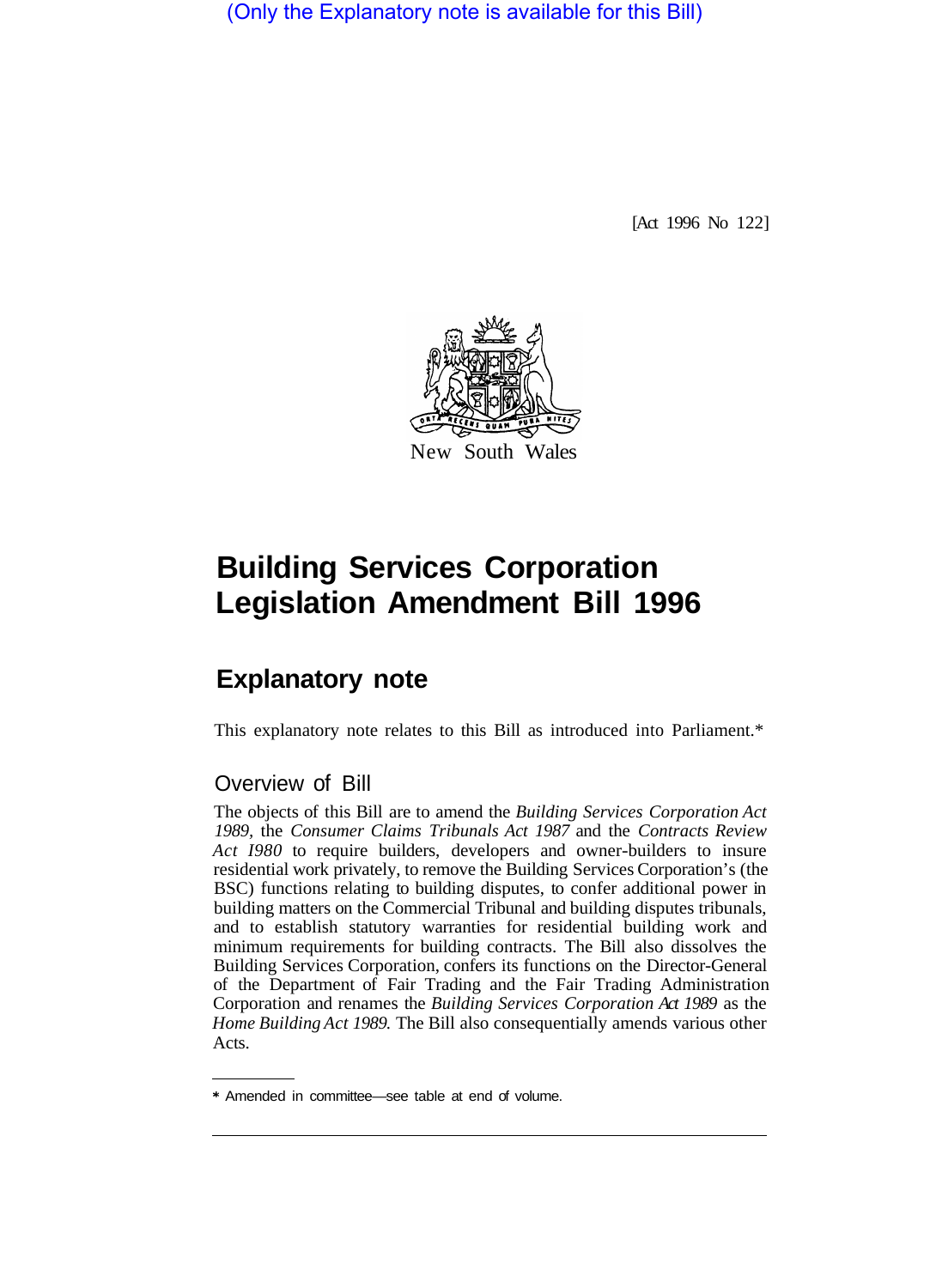Explanatory note

## Outline of provisions

**Clause 1** sets out the name (also called the short title) of the proposed Act. **Clause 2** provides that the proposed Act will commence on a day or days to be proclaimed.

**Clause 3** is a formal provision that gives effect to Schedules 1-5, which amend the *Building Services Corporation Act 1989.* 

**Clause 4** is a formal provision that gives effect to Schedule 6, which amends the *Consumer Claims Tribunals Act 1987.* 

**Clause 5** is a formal provision that gives effect to Schedule 7, which contains amendments to the *Contracts Review Act 1980* and other Acts.

#### **Schedule 1 Amendments to BSC Act relating to work and contracts**

**Schedule 1 [1]** inserts definitions of *business day, contract price, owner-builder* and *statutory warranty.* These definitions are used in new provisions relating to contracts, warranties and insurance.

**Schedule 1 [2]** specifies the circumstances in which the proposed amendments apply to developers.

**Schedule 1 [3]** inserts new sections establishing requirements for contracts for residential building work or specialist work.

Proposed section 6 applies the requirements to that work but excludes them in certain emergency situations.

Proposed section 7 requires the contracts to be written, to contain the parties' names and licence details, the plans and specifications, the contract price (if known) and applicable statutory warranties and to comply with any requirements of the regulations.

Proposed section 7A makes it an offence to contract to do such work unless the contract requirements in proposed section 7 are complied with (maximum penalty 20 penalty units).

Proposed section 7B requires the licence holder to give the other party a signed copy of the contract not more than *5* clear business days after entering into the contract (maximum penalty 20 penalty units).

Proposed section 7C makes void clauses in contracts or other agreements that require mandatory arbitration of disputes.

Proposed section 7D specifies the circumstances in which a licence holder or other person has a caveatable interest in the land by virtue of the contract.

Explanatory note page 2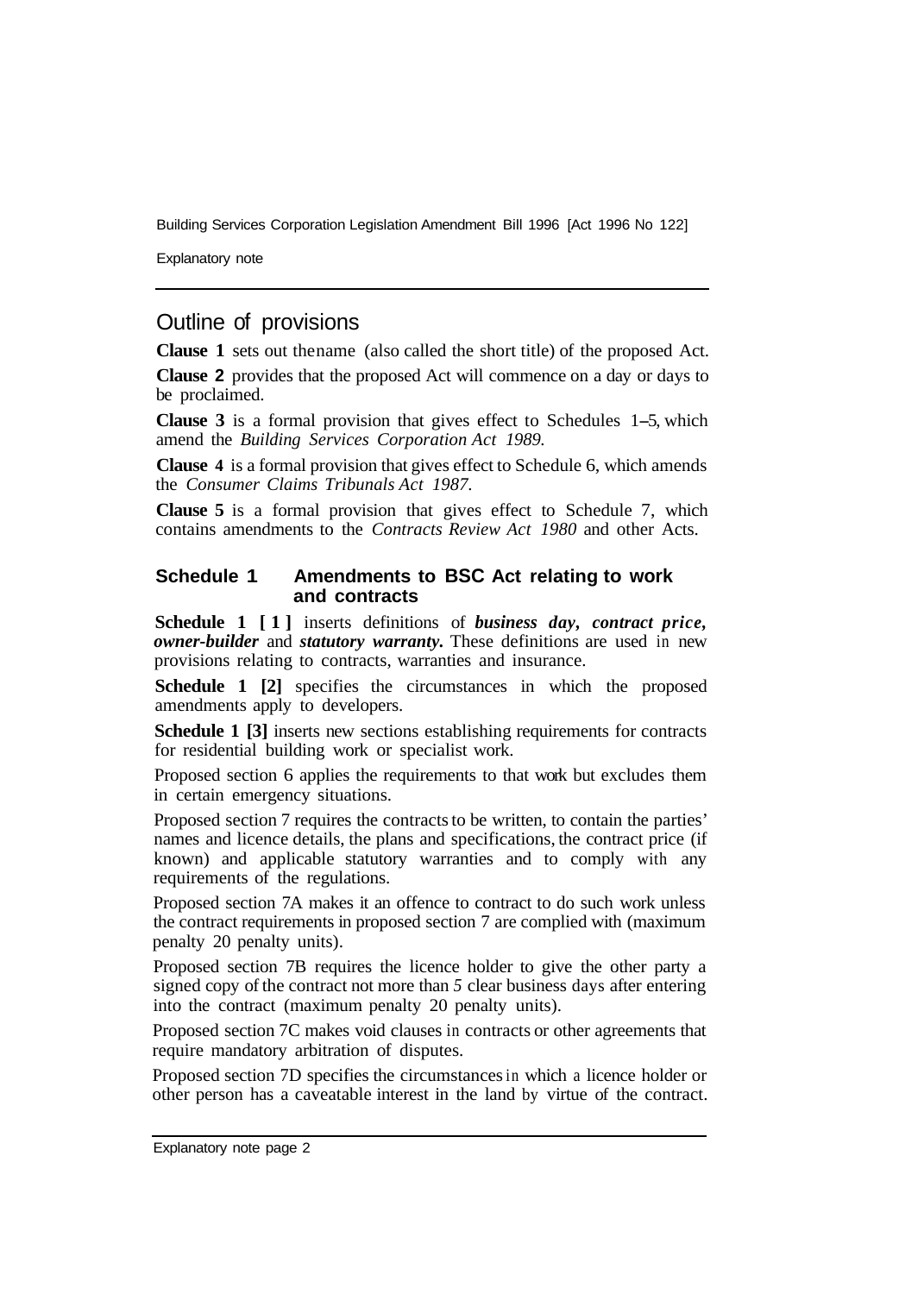Explanatory note

**Schedule l [4]** inserts proposed section 10 which provides that a contract that does not have a sufficient description of the work or is not in writing is not enforceable by a licence holder who is party to it. It also removes the right of a licence holder who enters suck a contract, or a person who contracts to do work under a contract that contravenes other contractual requirements, to claim damages or to take action in respect of a breach of contract. The person will still be liable for breaches of the contract.

**Schedule 1 [5]** inserts new sections establishing requirements for contracts for supplying kit homes.

Proposed section 16C applies the requirements to that supply.

Proposed section 16D requires the contracts to be written, to contain the parties' names and licence details, the plans and specifications and the contract price (if known) and to comply with any requirements of the regulations.

Proposed section 16DA makes it an offence to contract to supply a kit home unless the contract requirements in proposed section 16D are complied with (maximum penalty 20 penalty units).

Proposed section 16DB requires the licence holder to give the other party a signed copy of the contract not more than 5 clear business days after entering into the contract (maximum penalty 20 penalty units).

Proposed section 16DC makes void clauses in contracts that require mandatory arbitration of disputes.

Proposed section 16DD specifies the circumstances in which a licence holder or other person has a caveatable interest in the land by virtue of the contract.

**Schedule 1 [6]** inserts proposed section 16G which provides that a contract that does not have a sufficient description of the kit home to be supplied or is not in writing is not enforceable by a licence holder who is party to it. It also removes the right of a licence holder who enters such a contract, or a person who contracts to supply a kit home under a contract that contravenes other contractual requirements, to claim damages or to take action in respect of a breach of contract. The person will still be liable for breaches of the contract.

**Schedule 1 [7]** inserts proposed Part 2C. (Statutory warranties).

Proposed section 18A applies the Part to residential building work done or to be done under a contract made on or after the commencement of the section.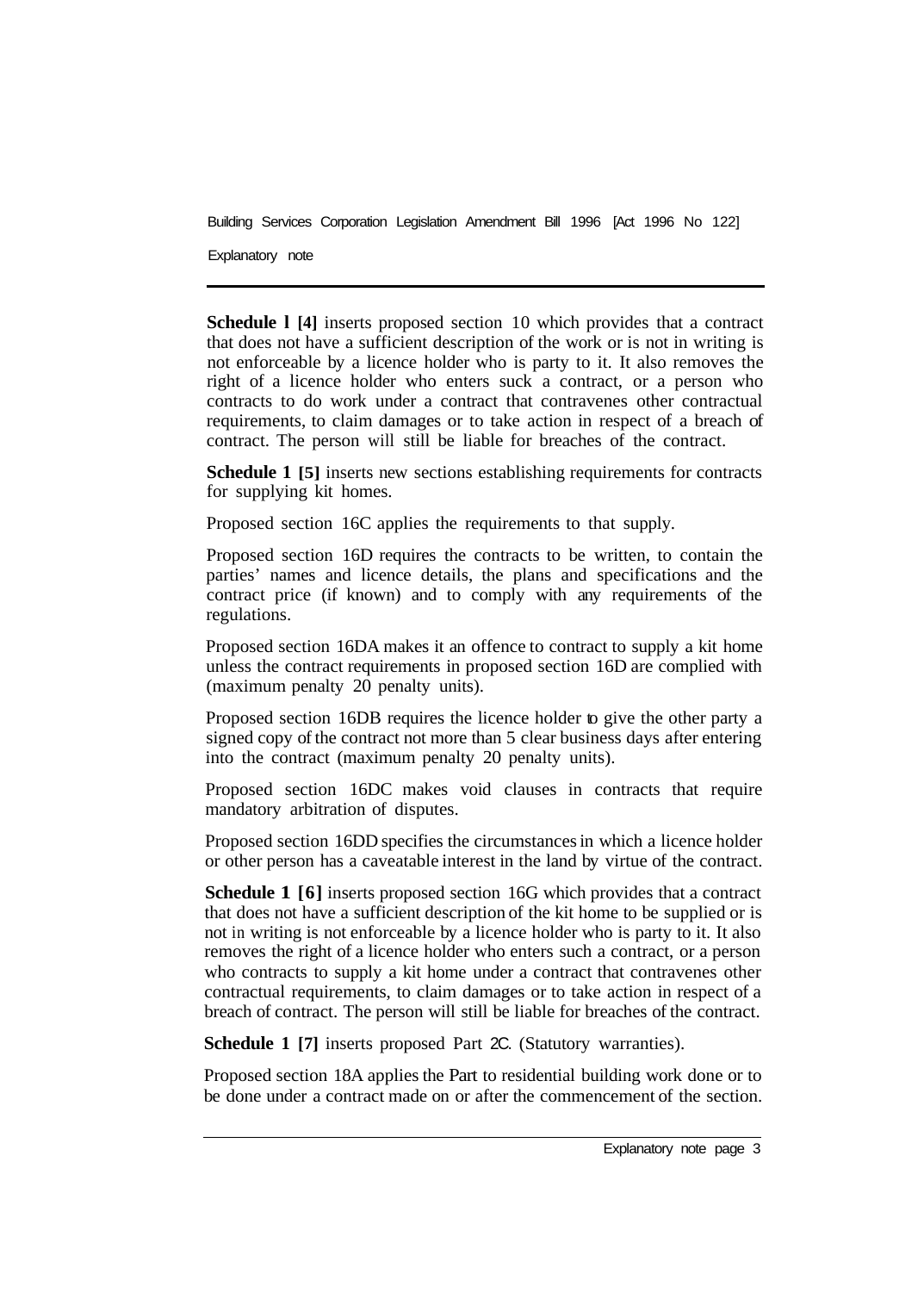Explanatory note

Proposed section 18B sets out the warranties by a licence holder, or a person required to hold a licence, in a contract to do residential building work. The warranties are:

- that the work will be performed in a proper and workmanlike manner and in accordance with the plans and specifications in the contract
- that the materials supplied by the builder will be good and suitable for the purpose, and new unless otherwise stated in the contract
- that the work will comply with the law
- that the work will be done with due diligence and within time
- that the work will result in a dwelling that is reasonably fit for occupation as a dwelling
- that the work and materials will be reasonably fit for the specified purpose or result if the purpose is made known.

Proposed section 18C extends the statutory warranties to immediate successors in title to owner-builders, developers and licence holders when they sell land on which residential building work has been done.

Proposed section 18D extends the statutory warranties to successors in title unless a predecessor in title has enforced the warranty in the same respect.

Proposed section 18E permits proceedings for a breach of statutory warranty to be commenced for up to 7 years after completion of the work or, if the work is not completed, the completion date or the date of the contract (if there is no completion date).

Proposed section 18F provides a defence to a breach of statutory warranty if the defendant shows that the relevant deficiencies arose from the instructions of the person for whom the work was done after contrary written advice by the defendant or person who did the work.

Proposed section 18G prohibits contracting out of statutory warranties.

#### **Schedule 2 Amendments to BSC Act relating to licensing**

**Schedule 2 [1]** omits the financial grounds on which the BSC could previously reject an application for a licence or renewal of a licence.

**Schedule 2** [2] omits provisions that automatically cancelled a licence on financial grounds.

**Schedule 2 [3]** omits references to warnings about financial matters from the examples of the kinds of warnings that may be given by the BSC about licence holders.

Explanatory note page 4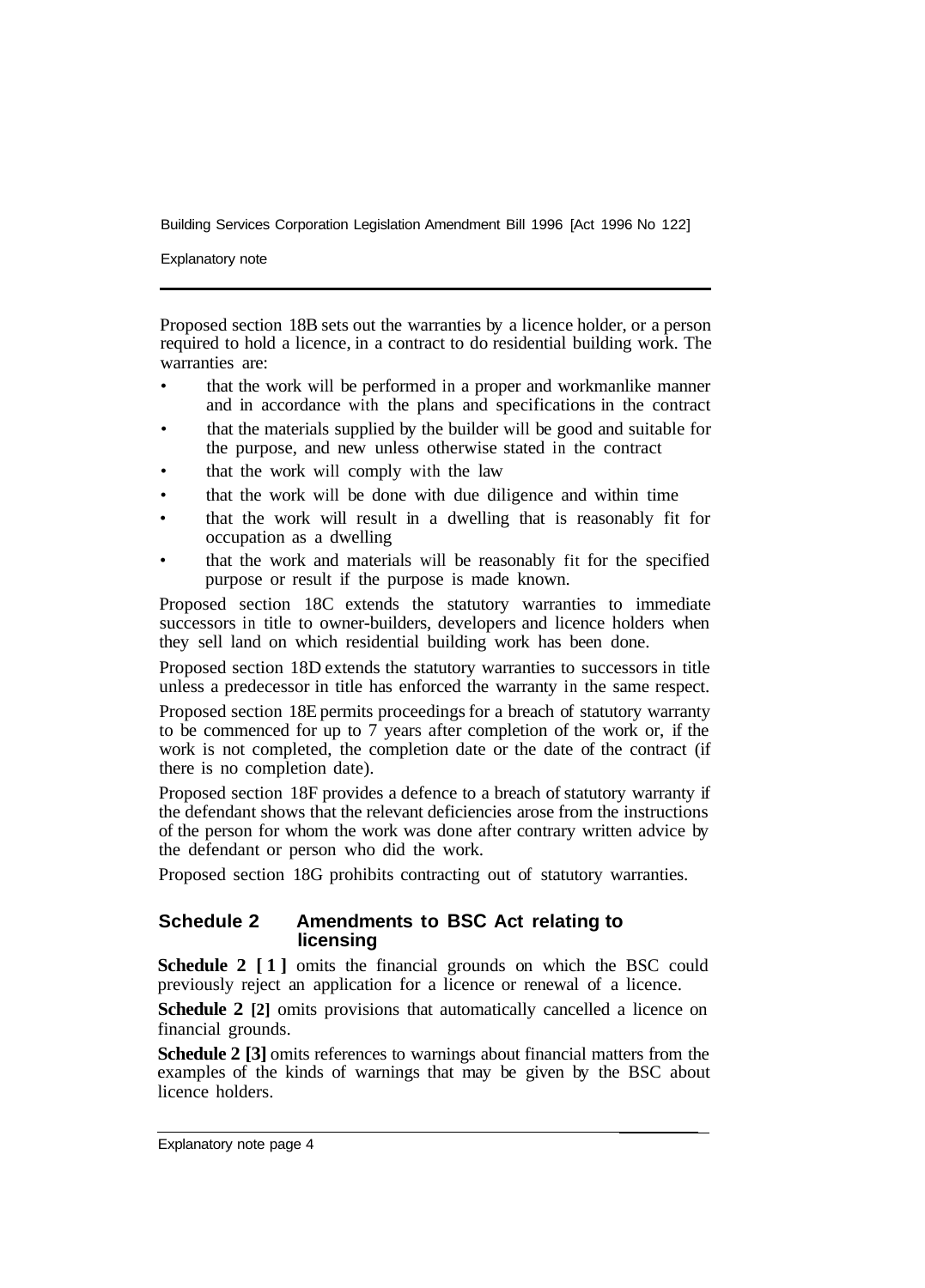Explanatory note

**Schedule 2** [4] makes an amendment consequential on the amendment made by Schedule 2 [1].

**Schedule 2 [5]** makes an amendment consequential on the amendment made by Schedule 2 [6].

**Schedule 2 [6]** removes the power to require financial information from applicants for licences.

### **Schedule 3 Amendments to BSC Act relating to disputes**

**Schedule 3 [1]** makes an amendment consequential on the repeal of provisions relating to rectification orders.

**Schedule 3 [2]** amends definitions contained in Part 4 as a consequence of the amendment made by Schedule 3 [10].

**Schedule 3 [3]** makes an amendment consequential on the repeal of provisions relating to rectification orders.

**Schedule 3 [4]–[6]** revise the definition of *improper conduct* (for which action can be taken against a licence holder's licence) to include breaches of statutory warranties and make other consequential amendments as a result of the repeal of the provisions relating to rectification orders and other amendments.

**Schedule 3 [7]** revises the definition of *improper conduct* (for which action can be taken against a supervisor's licence) to include breaches of statutory warranties.

**Schedule 3 [8]** revises the grounds on which complaints can be made against licence holders. The new grounds include grounds related to breaches of statutory warranties but do not include matters related to the financial circumstances of licence holders.

**Schedule 3 [9]** makes an amendment consequential on the amendment made by Schedule 3 [10].

**Schedule 3 [10]** inserts new provisions relating to complaints. As a consequence of the introduction of new private insurance arrangements, there will no longer be rectification orders as to work. The Director-General of the Department of Fair Trading (the *Director-General)* will be able to advise the parties and to take action to bring them to a settlement. However, the function lost will, by virtue of the transitional provisions inserted by Schedule 5, continue in relation to existing work and contracts.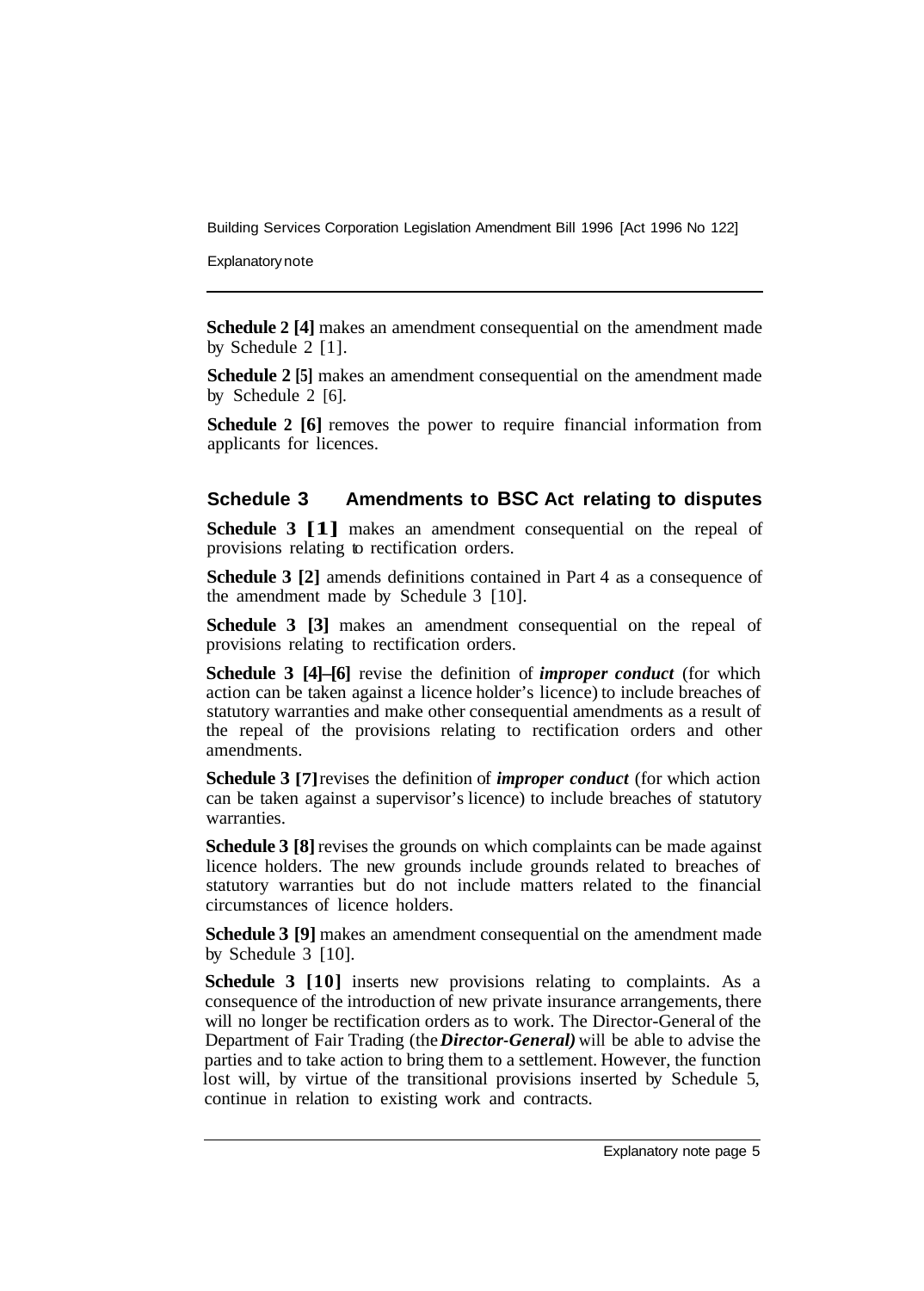Explanatory note

Proposed section 58 enables the Director-General to determine whether to take action about a complaint and to advise the parties and attempt to bring them to a settlement.

Proposed section 59 protects an insurer who makes a complaint from liability for loss caused by the complaint.

**Schedule 3 [11]** makes an amendment consequential on the amendment made by Schedule 3 [ 10].

**Schedule 3 [12]** makes an amendment consequential on the amendment made by Schedule 3 [15].

**Schedule 3 [13]** inserts definitions of *authority, building claim* and *building disputes tribunal.* 

**Schedule 3 [14] removes the right to appeal to the Commercial Tribunal** against a decision on an insurance claim in the existing scheme (the transitional provisions will continue the right for those currently insured under that scheme).

**Schedule 3 [15]** inserts proposed sections 89A–89D which confer jurisdiction on the Commercial Tribunal relating to certain building claims.

Proposed section 89A confers on. the Tribunal jurisdiction over building claims outside the monetary jurisdiction of building disputes tribunals under the *Consumer Claims Tribunals Act 1987.* These will include disputes relating to insurance claims under private insurance required under the proposed Part 6.

Proposed section 89B gives the Tribunal power to take any action that a building disputes tribunal may take in deciding a building claim.

Proposed section 89C sets out a procedure for deciding which court is to decide an issue in a building claim where proceedings are taken in the Tribunal and another court.

Proposed section 89D confers on the Tribunal jurisdiction under the *Contracts Review Act 1980* to make orders about unjust contracts for certain residential building work or specialist work or about provisions in such contracts. Under that Act the Tribunal may re-open contracts and take other action in relation to contracts.

#### **Schedule 4 Amendments to BSC Act relating to insurance**

**Schedule 4 [1]** provides that a licence is automatically cancelled if the holder is convicted more than once in any period of 12 months of an offence under proposed Part 6. A licence will also be automatically cancelled if the holder fails to maintain insurance as required under the BSC Act.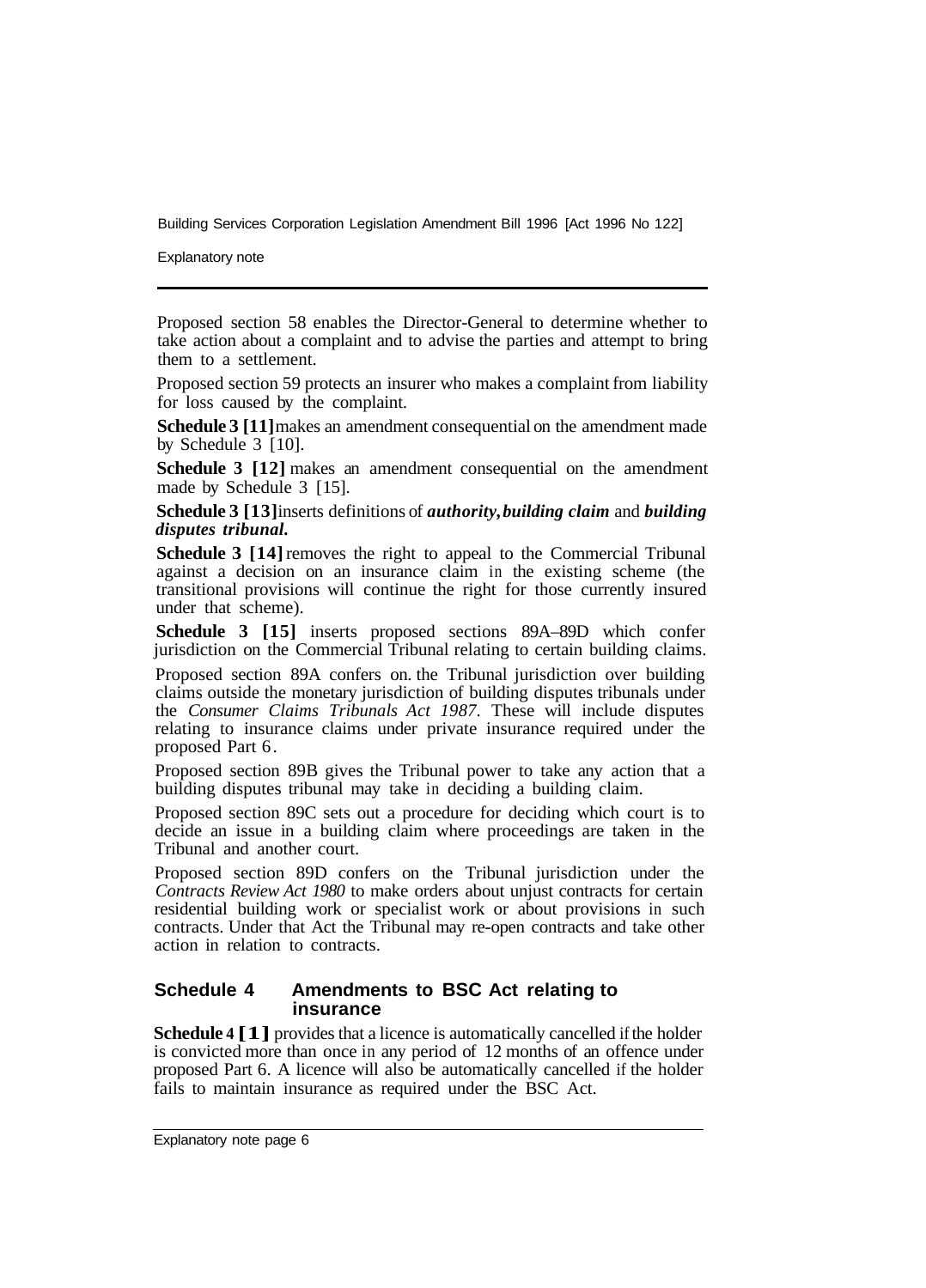Explanatory note

**Schedule 4 [2]** makes it clear that the failure of a licence holder to obtain insurance in relation to residential building work or the supply of a kit home is **a** sufficient ground for suspension of the licence by the District Court.

**Schedule 4 [3]** inserts proposed Part 6.

Proposed section 90 contains definitions for the purposes of the proposed Part.

Proposed section 91 applies the proposed Part to residential building work done or to be done and kit homes supplied or to be supplied under contracts made on or after the commencement of the proposed section.

Proposed section 92 makes it an offence for a person to contract to do residential building work unless a contract of insurance is in force (maximum penalty 100 penalty units). It is also an offence to contract to do such work without attaching a certificate of insurance to the contract (maximurn penalty 100 penalty units). The offences will not apply if the contract price, or the value of the labour. and materials, is not more than \$5,000.

Proposed section 93 makes it an offence for a person to contract to supply, or supply, a kit home unless a contract of insurance is in force (maximum penalty 100 penalty units). It is also an offence to contract to supply a kit home without attaching a certificate of insurance to the contract (maximum penalty 100 penalty units). The offences will not apply if the contract price, or the value of the labour and building components, is not more than \$5,000.

Proposed section 94 removes the right of a person who enters into a contract without complying with proposed section 92 or 93 to enforce the contract or to recover money in respect of work done under the contract under any other right of action (including a quantum meruit action).

Proposed section 95 makes it an offence for an owner-builder to contract to sell land on which the owner-builder is to do or has done owner-builder work unless a contract of insurance is in force (maximum penalty 100 penalty units). It is also an offence to contract to sell the land without attaching a certificate of insurance to the contract (maximum penalty 100 penalty units). The offences will not apply if the sale occurs more than 7 years after the work is completed or the value of the work is not more than \$5,000. The contract for the sale will be voidable at the purchaser's option if the owner-builder does not obtain the insurance.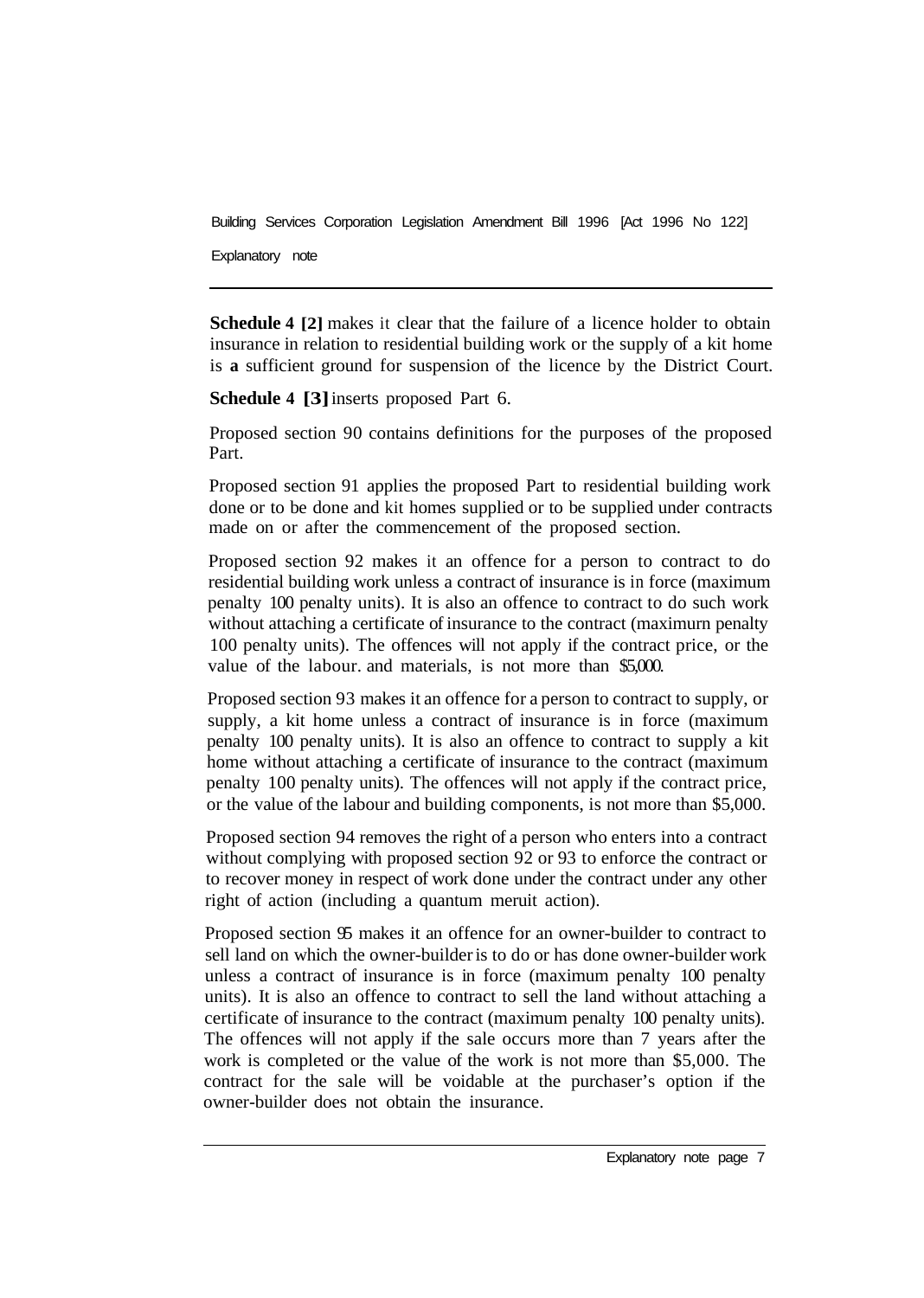Explanatory note

Proposed section 96 makes it an offence for a person who does residential building work otherwise than under a contract or a developer to do residential building work unless a contract of insurance is in force (maximum penalty 100 penalty units). It is also an offence to sell the land without attaching a certificate of insurance to the contract (maximum penalty 100 penalty units). The offences will not apply if the sale occurs more than 7 years after the work is completed or the value of the work is not more than \$5,000 or to owner-builders and other persons who do their own work.

Proposed section 97 enables the Director-General to exempt a person from the insurance requirements of proposed section 95 or 96 in exceptional circumstances or circumstances of hardship.

Proposed section 98 makes it clear that an employee of an owner-builder, a developer, a licence holder or other person required to be insured is not required to obtain insurance.

Proposed section 99 sets out the matters an insurance contract for residential building work by a licence holder must insure. They include the risk of loss from non-completion of the work because of the insolvency, death or absence of the contractor and the risk of loss arising from breach of statutory warranty.

Proposed section 100 sets out the matters an insurance contract for the supply of a kit home must insure. They include the risk of loss from non-supply because the supplier dies or is insolvent or cannot be found and the risk of loss from the use of unsuitable materials and components or faulty design of the kit home.

Proposed section 101 sets out the matters an insurance contract for residential building work by an owner-builder, a developer or a person who does work otherwise than under a contract must insure. This will be the risk of loss arising from breach of statutory warranty.

Proposed section 102 sets out the general requirements for insurance contracts. The contract must be of a kind approved by the Minister, be provided by an insurer approved by the Minister, provide cover of not less than \$200,000 and must comply with the requirements of the regulations. An excess of \$500 is permitted.

Proposed section 103 enables regulations to be made establishing requirements for professional indemnity insurance and other similar forms of insurance. Matters about which regulations may be made include the provision of automatic run-off cover and the duration of cover.

Proposed section 103A enables the Minister to approve a kind of insurance or an insurer subject to conditions and to revoke or vary an approval.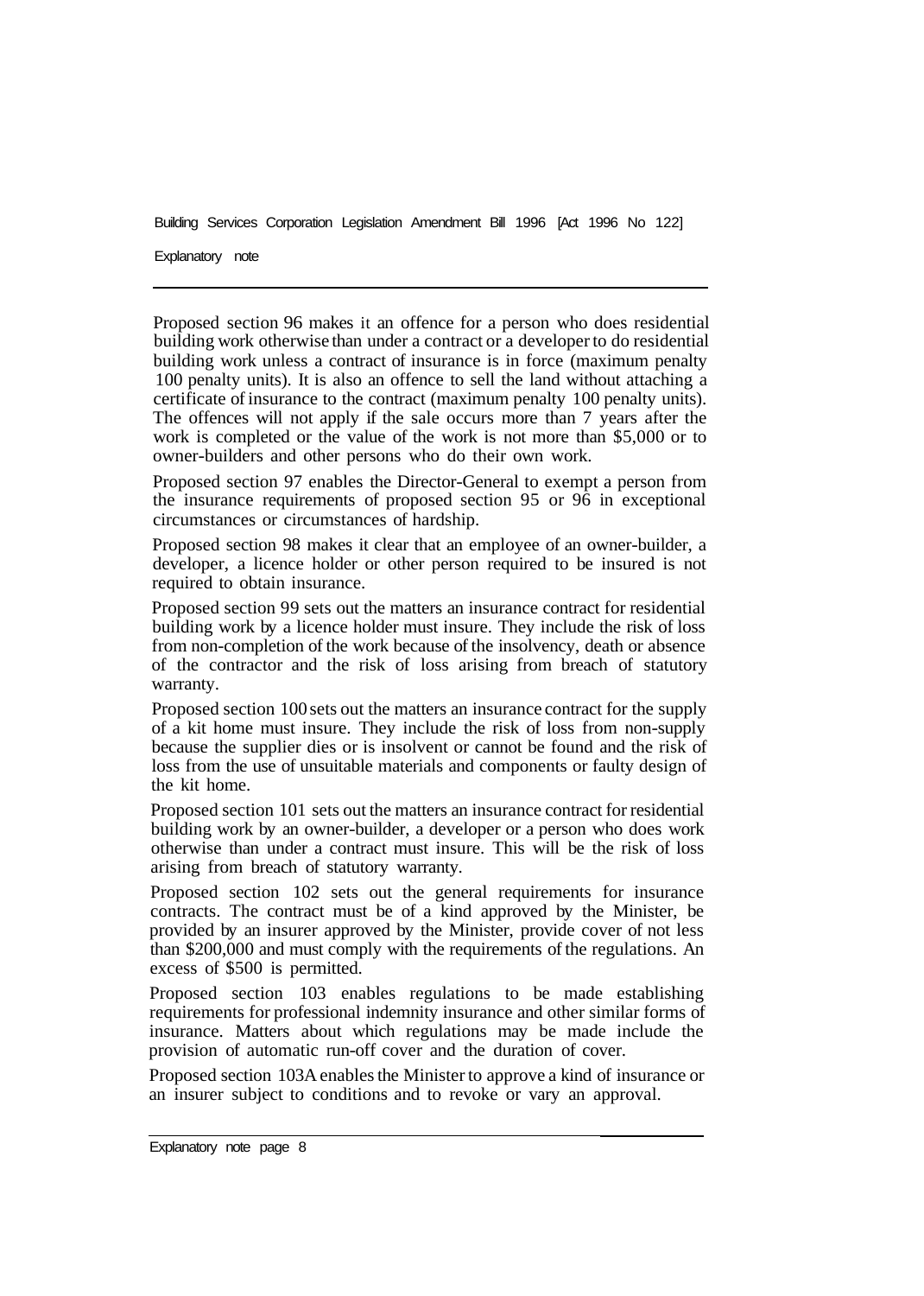Explanatory note

Proposed section 103B requires an insurance contract to provide cover for non-completion for not less than 12 months after work ceases or a kit home is supplied. Cover for other risks must be provided for not less than 7 years after completion.

Proposed section 103C enables the Governor to make regulations about insurance requirements.

Proposed section 103D makes a provision of an agreement that purports to restrict or remove the rights of a person under the proposed Part void.

Proposed section 103E exempts the New South Wales Land and Housing Corporation from the proposed Part.

**Schedule 4 [4]** makes a consequential amendment.

#### **Schedule 5 Other amendments to BSC Act**

**Schedule 5 [2]** renames the Act the *Home Building Act 1989.* 

**Schedule 5 [l], [3]–[21], [24]–[42]** and **[44]** amend the Act as a result of the abolition of the Building Services corporation. The functions of the Corporation and its General Manager are to be exercised by the Director-General.

**Schedule 5 [22]** inserts proposed sections 105–113.

Proposed section 105 defines *assets* and *liabilities.* 

Proposed section 106 confers functions on the Director-General related to the objectives of the Act. These were formerly exercised by the Building Services Corporation.

Proposed section 107 constitutes the Fair Trading Administration Corporation (the *Administration Corporation).* 

Proposed section 108 provides that the Administration Corporation's affairs are to be managed and controlled by the Minister.

Proposed section 109 sets out the Administration Corporation's functions, including the carrying on of business related to assets held by it.

Proposed section 110 transfers the assets, rights and liabilities of the Building Services Corporation to the Administration Corporation.

Proposed section 111 provides for the keeping and use of the Administration Corporation's seal.

Proposed section 112 establishes the Home Building Trust Account.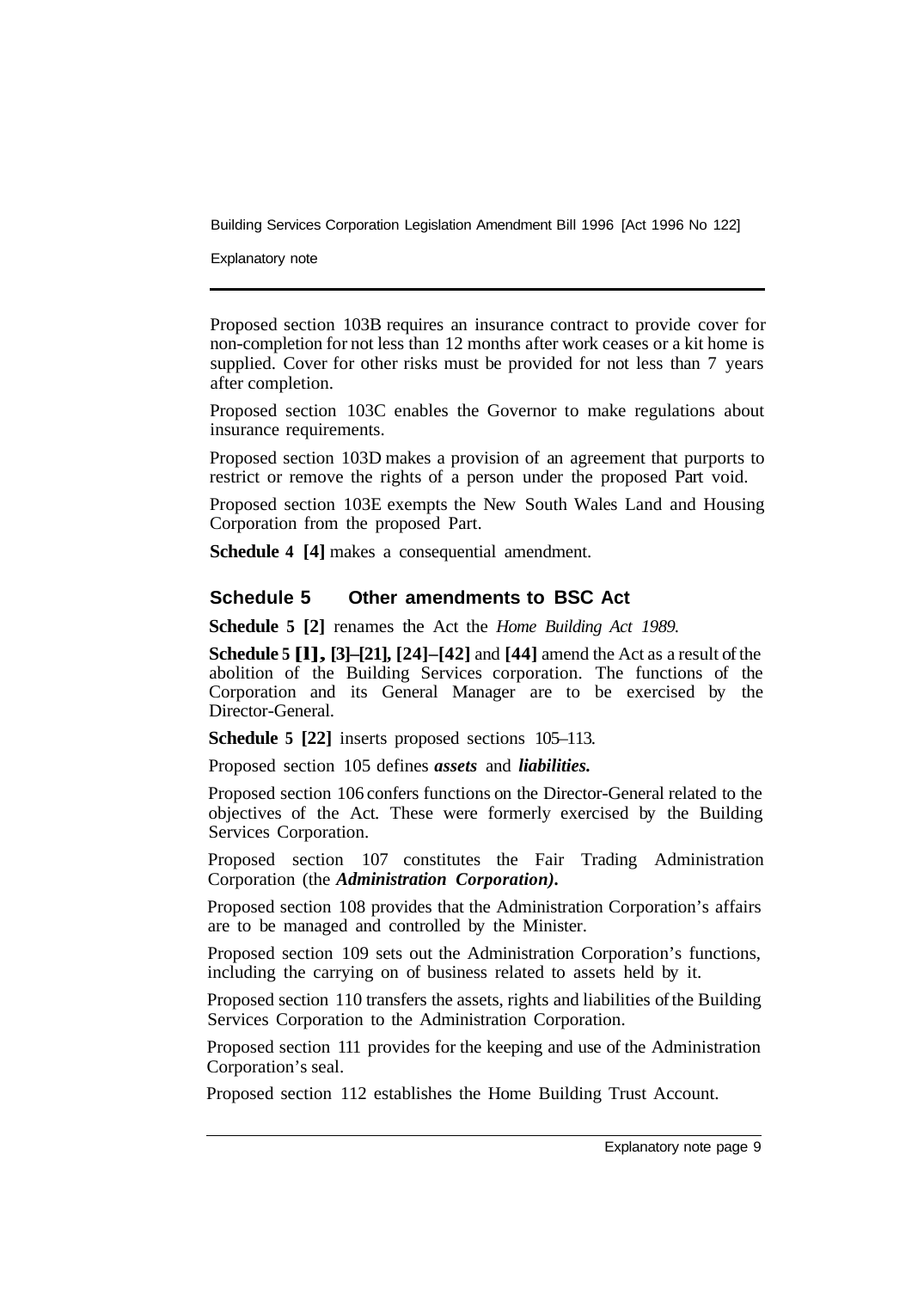Explanatory note

Proposed section 1 13 establishes the Fair Trading Administration Corporation General Account.

**Schedule 5 [23]** establishes the Home Building Education and Research Fund.

**Schedule 5 [43]** enables savings and transitional regulations to be made as a result of the proposed Act.

**Schedule 5 [45]** inserts proposed Part 4 of Schedule 4. The proposed Part contains savings and transitional provisions consequent on the enactment of the proposed Act. These provisions include:

- the continued application of the current contracts provisions to existing  $(a)$ contracts, and
- $(b)$ the continued application of financial provisions relating to licences in the case of current licence applications, and
- $(c)$ the continued application to previous conduct, subsequent conduct relating to existing work and contracts, and existing disputes of current provisions related to disputes settling, complaints, disciplinary action, jurisdiction of building disputes tribunals and the Commercial Tribunal and appeals, and
- $(d)$ the continued operation of statutory insurance schemes, but only in relation to work currently insured, or currently required to be insured under those schemes, and
- matters resulting from the dissolution of the Building Services  $(e)$ Corporation, the transfer of its assets and the subsequent renaming of the Act.

#### **Schedule 6 Amendment of Consumer Claims Tribunals Act 1987**

**Schedule 6 [l]** and **[2]** make amendments consequential on the amendment made by Schedule 6 [3].

**Schedule 6 [3]** provides that the time limit for jurisdiction in a building claim related to a contract of insurance is 10 years or less after completion of the residential building work.

**Schedule 6 [4]-[6]** and **[13]** make amendments consequential on the dissolution of the Building Services Corporation.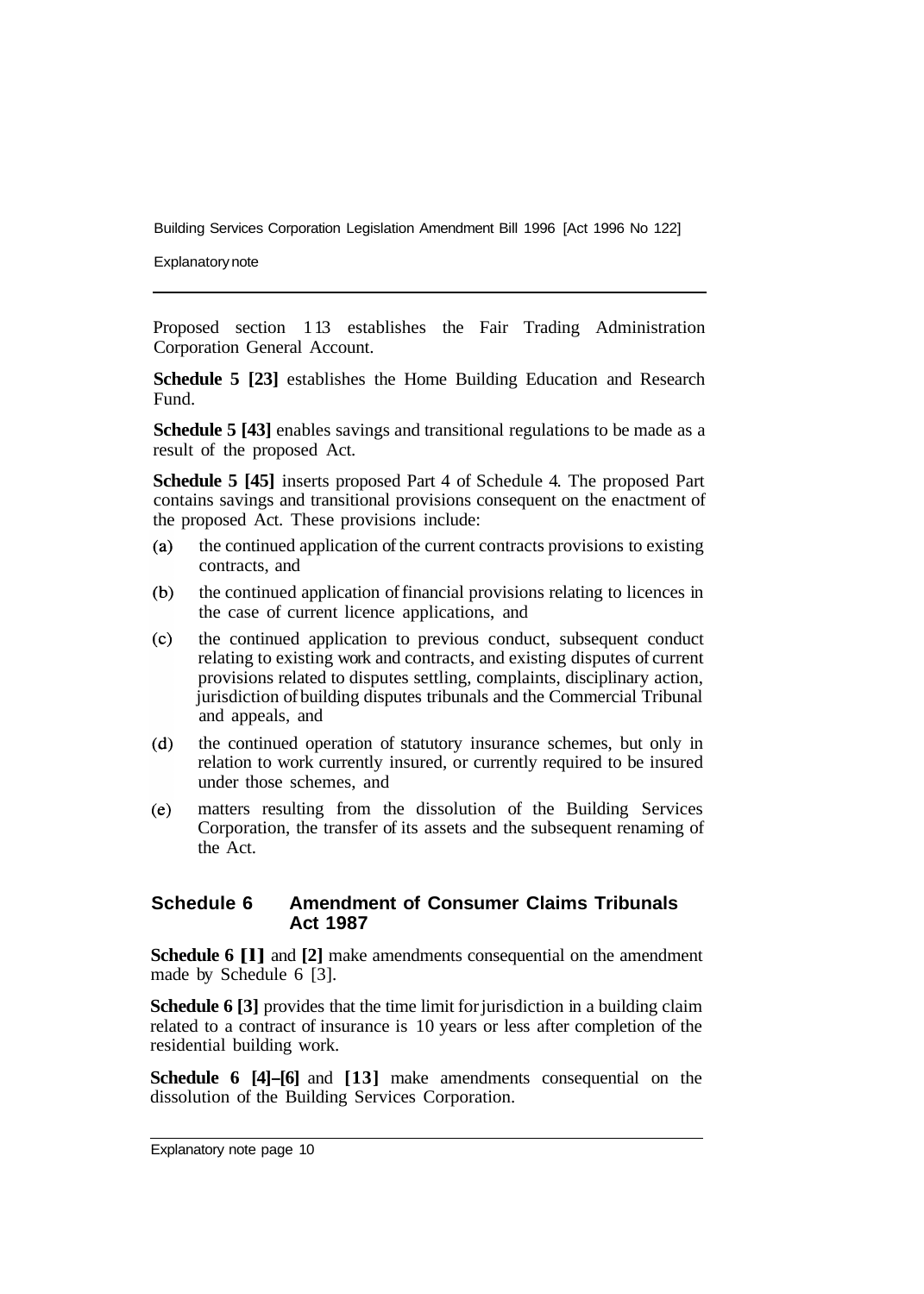Explanatory note

**Schedule 6 [7]** makes an amendment consequential on the repeal of provisions relating to rectification orders.

**Schedule 6 [8]** inserts definitions of *residential building work* and *specialist work* for the purposes of Part 3A.

**Schedule 6 [9]** makes it clear that a claim or appeal against a decision under a contract of insurance required to be entered into under the *Building Services Corporation Act I989* (to be renamed the *Home Building Act 1989)* may be dealt with by a building disputes tribunal.

**Schedule 6 [10]** makes an amendment consequential on the repeal of provisions relating to rectification orders.

**Schedule 6 [11] and [12] remove provisions as to the referral of building** claims to the BSC for dispute resolution.

**Schedule 6 [14]** confers jurisdiction on building disputes tribunals to require payment of money for application towards payment for building work the subject of a claim.

**Schedule 6 [15]** confers additional powers on building disputes tribunals in claims relating to building insurance.

**Schedule 6 [16]** confers jurisdiction under the Contracts Review Act 1980 on building disputes tribunals in relation to contracts for residential building work or specialist work. A tribunal may adjust contractual provisions and rights under this jurisdiction.

**Schedule 6 [17]** enables regulations to be made about procedure when the jurisdiction conferred by Schedule 6 [16] is exercised.

#### **Schedule 7 Amendment of other Acts**

#### **Contracts Review Act 1980 No 16**

The Schedule amends the definition of *Court* to include the Commercial Tribunal and building disputes tribunals under the *Consumer Claims Tribunals Act 1987* when those bodies are exercising their jurisdiction under the *Home Building Act 1989.* 

#### **Local Government Act 1993 No 30**

The Schedule removes the requirement for proof of insurance under the *Building Services Corporation Act 1989* before a council can release approved plans and specifications for building work and replaces it with a requirement for proof of the insurance required under proposed Part 6 of that Act (as renamed).